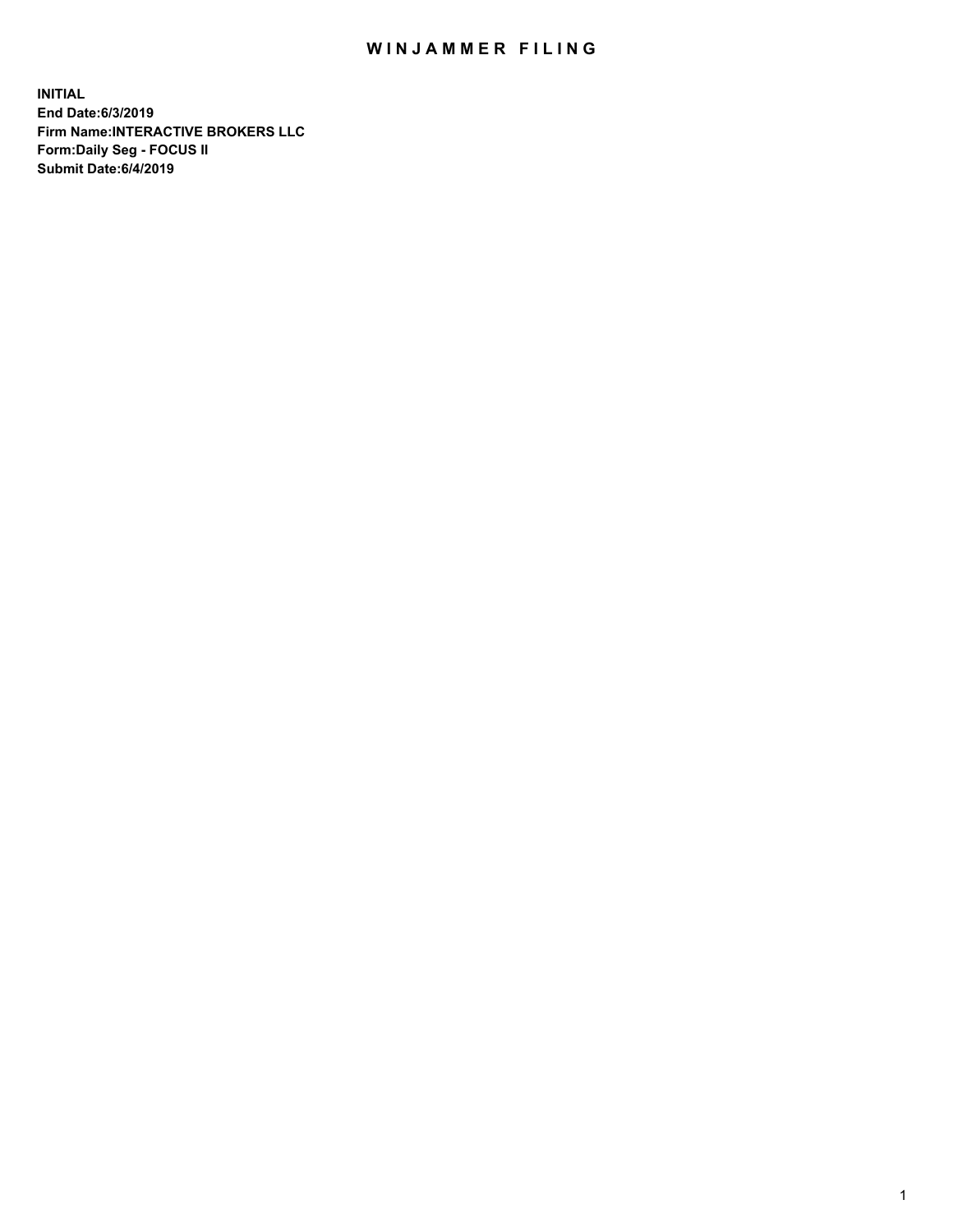**INITIAL End Date:6/3/2019 Firm Name:INTERACTIVE BROKERS LLC Form:Daily Seg - FOCUS II Submit Date:6/4/2019 Daily Segregation - Cover Page**

| Name of Company                                                                                                                                                                                                                                                                                                                | <b>INTERACTIVE BROKERS LLC</b>                                                                  |
|--------------------------------------------------------------------------------------------------------------------------------------------------------------------------------------------------------------------------------------------------------------------------------------------------------------------------------|-------------------------------------------------------------------------------------------------|
| <b>Contact Name</b>                                                                                                                                                                                                                                                                                                            | <b>James Menicucci</b>                                                                          |
| <b>Contact Phone Number</b>                                                                                                                                                                                                                                                                                                    | 203-618-8085                                                                                    |
| <b>Contact Email Address</b>                                                                                                                                                                                                                                                                                                   | jmenicucci@interactivebrokers.c<br>om                                                           |
| FCM's Customer Segregated Funds Residual Interest Target (choose one):<br>a. Minimum dollar amount: ; or<br>b. Minimum percentage of customer segregated funds required:% ; or<br>c. Dollar amount range between: and; or<br>d. Percentage range of customer segregated funds required between:% and%.                         | $\overline{\mathbf{0}}$<br>$\overline{\mathbf{0}}$<br>155,000,000 245,000,000<br>0 <sub>0</sub> |
| FCM's Customer Secured Amount Funds Residual Interest Target (choose one):<br>a. Minimum dollar amount: ; or<br>b. Minimum percentage of customer secured funds required:%; or<br>c. Dollar amount range between: and; or<br>d. Percentage range of customer secured funds required between:% and%.                            | $\frac{0}{0}$<br>80,000,000 120,000,000<br>0 <sub>0</sub>                                       |
| FCM's Cleared Swaps Customer Collateral Residual Interest Target (choose one):<br>a. Minimum dollar amount: ; or<br>b. Minimum percentage of cleared swaps customer collateral required:% ; or<br>c. Dollar amount range between: and; or<br>d. Percentage range of cleared swaps customer collateral required between:% and%. | $\frac{0}{0}$<br>0 <sub>0</sub><br>0 <sub>0</sub>                                               |

Attach supporting documents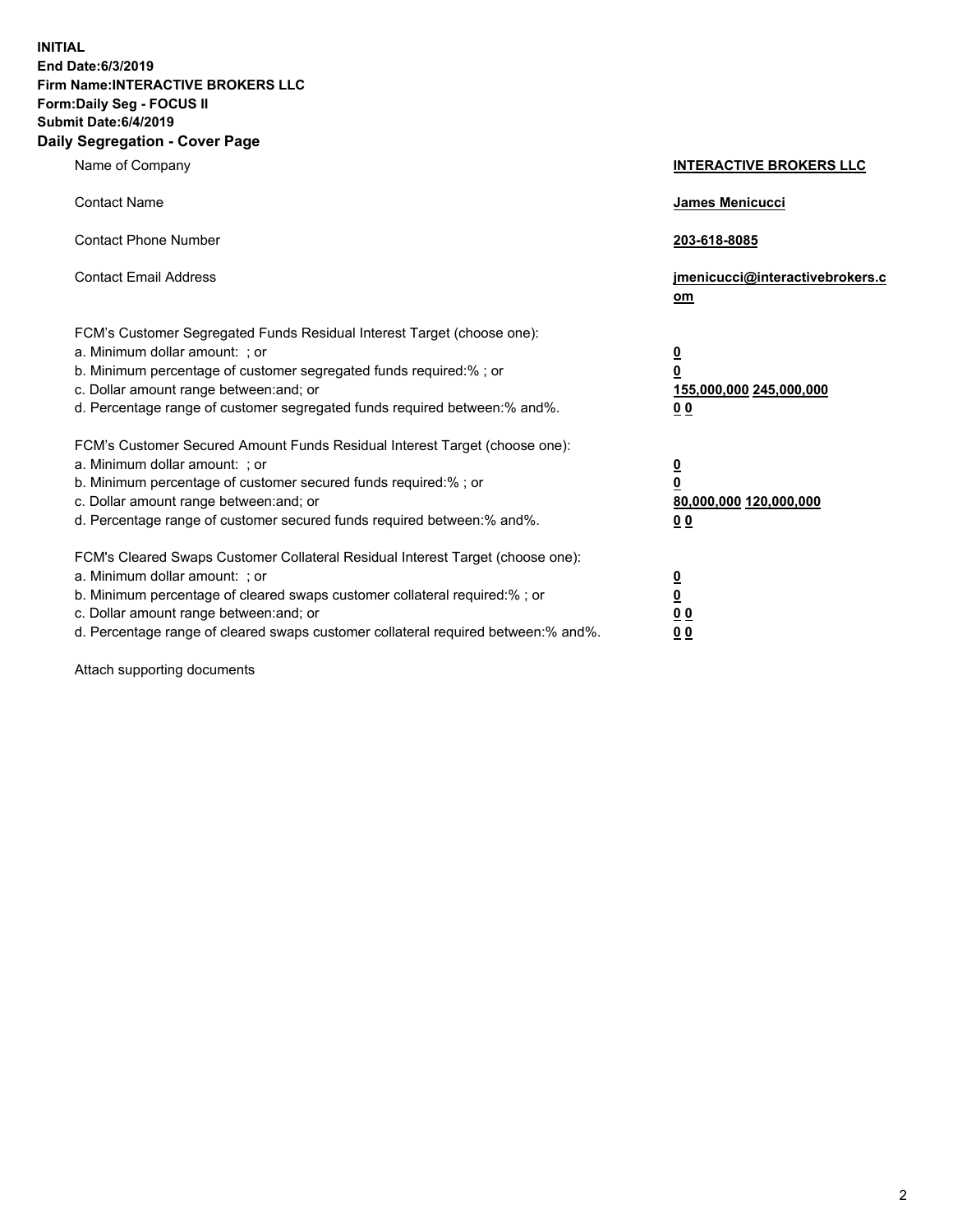## **INITIAL End Date:6/3/2019 Firm Name:INTERACTIVE BROKERS LLC Form:Daily Seg - FOCUS II Submit Date:6/4/2019 Daily Segregation - Secured Amounts**

|                | Foreign Futures and Foreign Options Secured Amounts                                               |                                                |
|----------------|---------------------------------------------------------------------------------------------------|------------------------------------------------|
|                | Amount required to be set aside pursuant to law, rule or regulation of a foreign                  | $0$ [7305]                                     |
|                | government or a rule of a self-regulatory organization authorized thereunder                      |                                                |
| $\mathbf{1}$ . | Net ledger balance - Foreign Futures and Foreign Option Trading - All Customers                   |                                                |
|                | A. Cash                                                                                           | 446, 143, 595 [7315]                           |
|                | B. Securities (at market)                                                                         | $0$ [7317]                                     |
| 2.             | Net unrealized profit (loss) in open futures contracts traded on a foreign board of trade         | 6,499,462 [7325]                               |
| 3.             | Exchange traded options                                                                           |                                                |
|                | a. Market value of open option contracts purchased on a foreign board of trade                    | 83,135 [7335]                                  |
|                | b. Market value of open contracts granted (sold) on a foreign board of trade                      | -50,351 [7337]                                 |
| 4.             | Net equity (deficit) (add lines 1. 2. and 3.)                                                     | 452,675,841 [7345]                             |
| 5.             | Account liquidating to a deficit and account with a debit balances - gross amount                 | 13,698 [7351]                                  |
|                | Less: amount offset by customer owned securities                                                  | 0 [7352] 13,698 [7354]                         |
| 6.             | Amount required to be set aside as the secured amount - Net Liquidating Equity                    | 452,689,539 [7355]                             |
|                | Method (add lines 4 and 5)                                                                        |                                                |
| 7.             | Greater of amount required to be set aside pursuant to foreign jurisdiction (above) or line<br>6. | 452,689,539 [7360]                             |
|                | FUNDS DEPOSITED IN SEPARATE REGULATION 30.7 ACCOUNTS                                              |                                                |
| $\mathbf{1}$ . | Cash in banks                                                                                     |                                                |
|                | A. Banks located in the United States                                                             | 76,884,065 [7500]                              |
|                | B. Other banks qualified under Regulation 30.7                                                    | 0 [7520] 76,884,065 [7530]                     |
| 2.             | Securities                                                                                        |                                                |
|                | A. In safekeeping with banks located in the United States                                         | 413,234,090 [7540]                             |
|                | B. In safekeeping with other banks qualified under Regulation 30.7                                | 0 [7560] 413,234,090 [7570]                    |
| 3.             | Equities with registered futures commission merchants                                             |                                                |
|                | A. Cash                                                                                           | $0$ [7580]                                     |
|                | <b>B.</b> Securities                                                                              | $0$ [7590]                                     |
|                | C. Unrealized gain (loss) on open futures contracts                                               | $0$ [7600]                                     |
|                | D. Value of long option contracts                                                                 | $0$ [7610]                                     |
|                | E. Value of short option contracts                                                                | 0 [7615] 0 [7620]                              |
| 4.             | Amounts held by clearing organizations of foreign boards of trade                                 |                                                |
|                | A. Cash                                                                                           | $0$ [7640]                                     |
|                | <b>B.</b> Securities                                                                              | $0$ [7650]                                     |
|                | C. Amount due to (from) clearing organization - daily variation                                   | $0$ [7660]                                     |
|                | D. Value of long option contracts                                                                 | $0$ [7670]                                     |
|                | E. Value of short option contracts                                                                | 0 [7675] 0 [7680]                              |
| 5.             | Amounts held by members of foreign boards of trade                                                |                                                |
|                | A. Cash                                                                                           | 79,798,403 [7700]                              |
|                | <b>B.</b> Securities                                                                              | $0$ [7710]                                     |
|                | C. Unrealized gain (loss) on open futures contracts                                               | 6,255,723 [7720]                               |
|                | D. Value of long option contracts                                                                 | 83,135 [7730]                                  |
|                | E. Value of short option contracts                                                                | <u>-50,351</u> [7735] <u>86,086,910</u> [7740] |
| 6.             | Amounts with other depositories designated by a foreign board of trade                            | $0$ [7760]                                     |
| 7.             | Segregated funds on hand                                                                          | $0$ [7765]                                     |
| 8.             | Total funds in separate section 30.7 accounts                                                     | 576,205,065 [7770]                             |
| 9.             | Excess (deficiency) Set Aside for Secured Amount (subtract line 7 Secured Statement               | 123,515,526 [7380]                             |
|                | Page 1 from Line 8)                                                                               |                                                |
| 10.            | Management Target Amount for Excess funds in separate section 30.7 accounts                       | 80,000,000 [7780]                              |
| 11.            | Excess (deficiency) funds in separate 30.7 accounts over (under) Management Target                | 43,515,526 [7785]                              |
|                |                                                                                                   |                                                |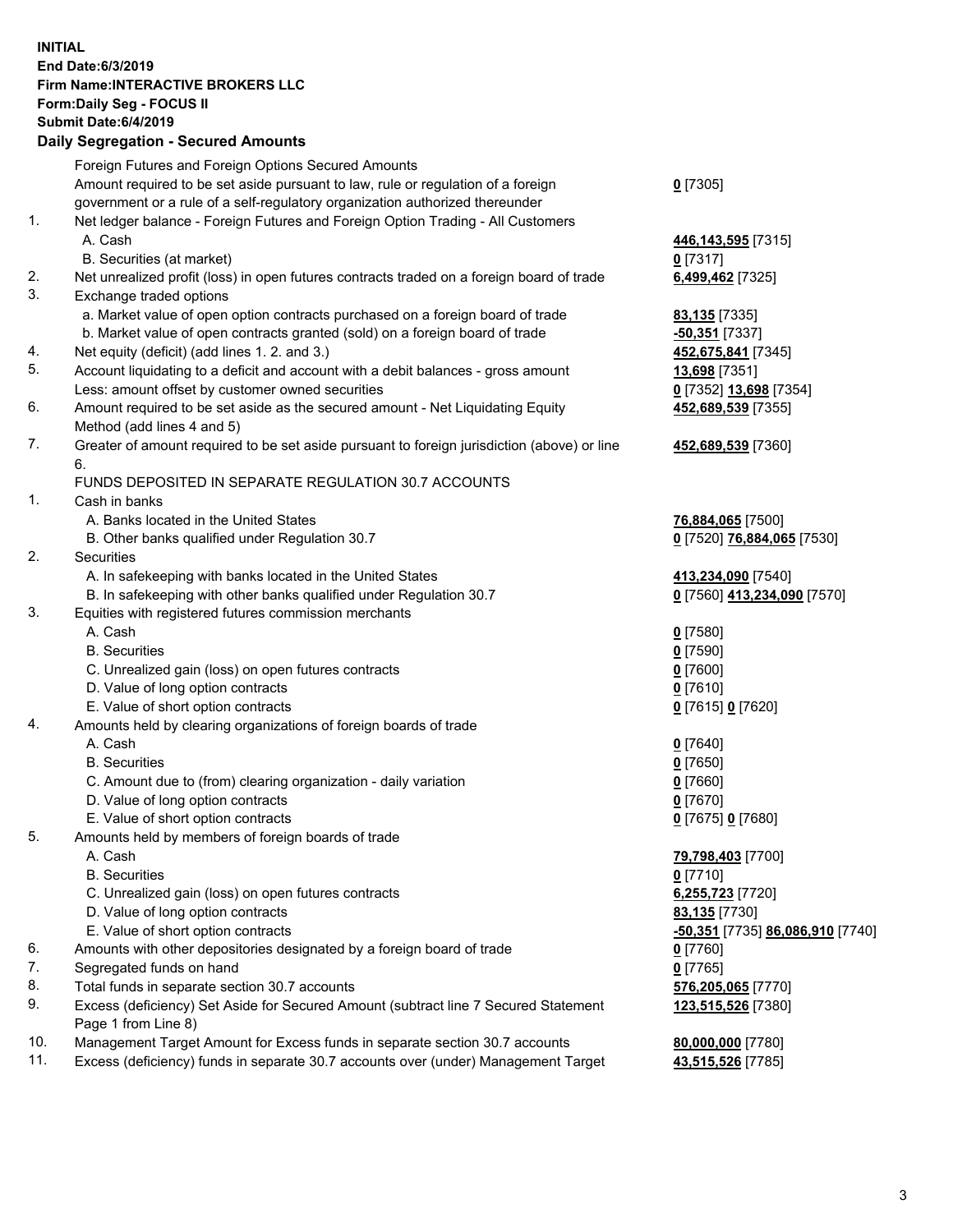|     | <b>INITIAL</b>                                                                       |                           |
|-----|--------------------------------------------------------------------------------------|---------------------------|
|     | End Date: 6/3/2019                                                                   |                           |
|     | Firm Name: INTERACTIVE BROKERS LLC                                                   |                           |
|     | Form: Daily Seg - FOCUS II                                                           |                           |
|     | <b>Submit Date:6/4/2019</b>                                                          |                           |
|     | Daily Segregation - Segregation Statement                                            |                           |
|     |                                                                                      |                           |
|     | SEGREGATION REQUIREMENTS(Section 4d(2) of the CEAct)                                 |                           |
| 1.  | Net ledger balance                                                                   |                           |
|     | A. Cash                                                                              | 3,933,440,463 [7010]      |
|     | B. Securities (at market)                                                            | $0$ [7020]                |
| 2.  | Net unrealized profit (loss) in open futures contracts traded on a contract market   | -1,107,713 [7030]         |
| 3.  | Exchange traded options                                                              |                           |
|     | A. Add market value of open option contracts purchased on a contract market          | 224,448,065 [7032]        |
|     | B. Deduct market value of open option contracts granted (sold) on a contract market  | -318,253,632 [7033]       |
| 4.  | Net equity (deficit) (add lines 1, 2 and 3)                                          | 3,838,527,183 [7040]      |
| 5.  | Accounts liquidating to a deficit and accounts with                                  |                           |
|     | debit balances - gross amount                                                        | 1,263,862 [7045]          |
|     | Less: amount offset by customer securities                                           | 0 [7047] 1,263,862 [7050] |
| 6.  | Amount required to be segregated (add lines 4 and 5)<br>FUNDS IN SEGREGATED ACCOUNTS | 3,839,791,045 [7060]      |
| 7.  |                                                                                      |                           |
|     | Deposited in segregated funds bank accounts<br>A. Cash                               | 808,856,578 [7070]        |
|     | B. Securities representing investments of customers' funds (at market)               | 1,976,156,445 [7080]      |
|     | C. Securities held for particular customers or option customers in lieu of cash (at  | $0$ [7090]                |
|     | market)                                                                              |                           |
| 8.  | Margins on deposit with derivatives clearing organizations of contract markets       |                           |
|     | A. Cash                                                                              | 6,954,789 [7100]          |
|     | B. Securities representing investments of customers' funds (at market)               | 1,358,456,277 [7110]      |
|     | C. Securities held for particular customers or option customers in lieu of cash (at  | $0$ [7120]                |
|     | market)                                                                              |                           |
| 9.  | Net settlement from (to) derivatives clearing organizations of contract markets      | 391,734 [7130]            |
| 10. | Exchange traded options                                                              |                           |
|     | A. Value of open long option contracts                                               | 224,098,049 [7132]        |
|     | B. Value of open short option contracts                                              | -318,280,601 [7133]       |
| 11. | Net equities with other FCMs                                                         |                           |
|     | A. Net liquidating equity                                                            | $0$ [7140]                |
|     | B. Securities representing investments of customers' funds (at market)               | $0$ [7160]                |
|     | C. Securities held for particular customers or option customers in lieu of cash (at  | $0$ [7170]                |
|     | market)                                                                              |                           |
| 12. | Segregated funds on hand                                                             | $0$ [7150]                |
| 13. | Total amount in segregation (add lines 7 through 12)                                 | 4,056,633,271 [7180]      |
| 14. | Excess (deficiency) funds in segregation (subtract line 6 from line 13)              | 216,842,226 [7190]        |
| 15. | Management Target Amount for Excess funds in segregation                             | 155,000,000 [7194]        |
| 16. | Excess (deficiency) funds in segregation over (under) Management Target Amount       | 61,842,226 [7198]         |

16. Excess (deficiency) funds in segregation over (under) Management Target Amount Excess